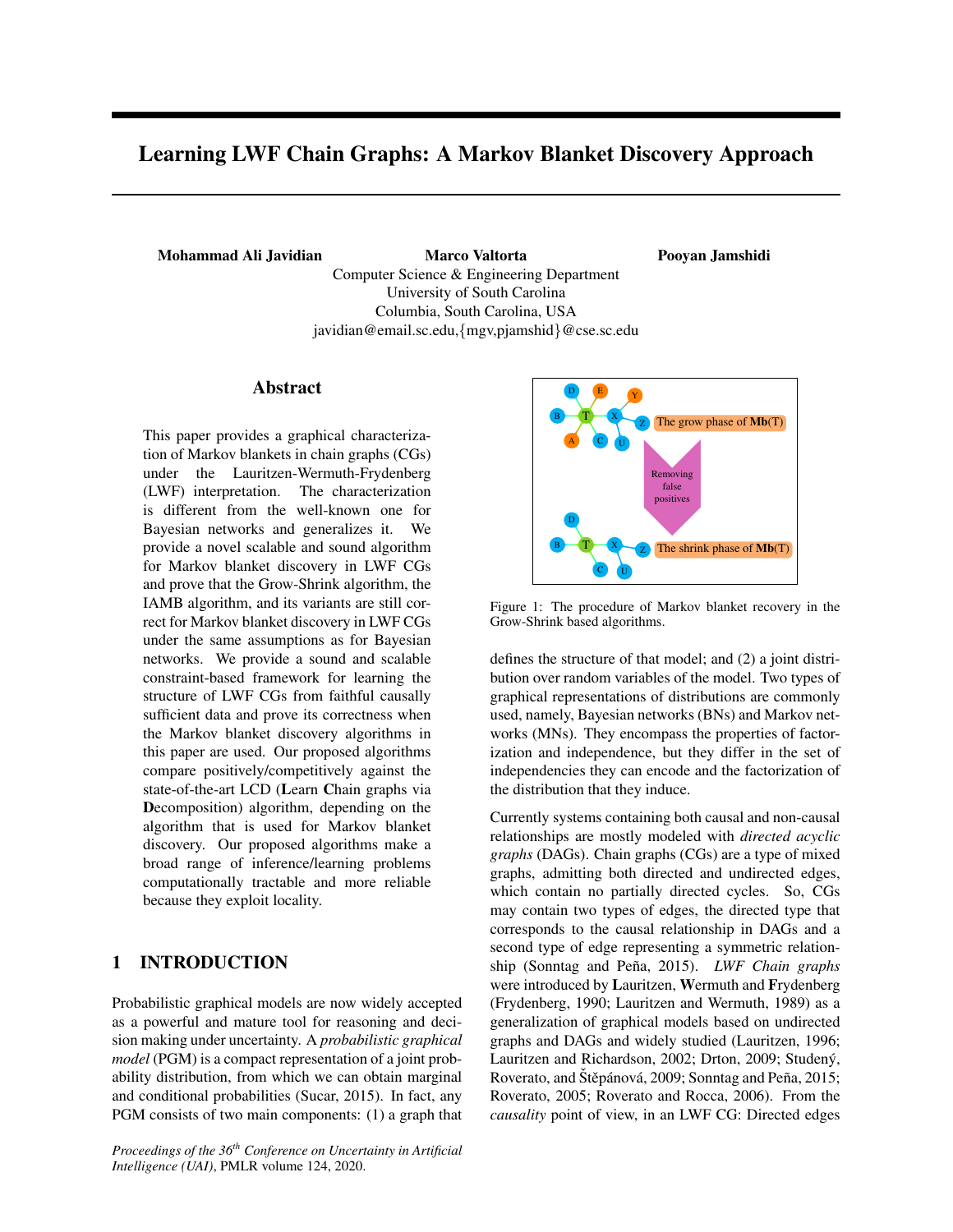represent *direct causal effect*s. Undirected edges represents causal effects due to *interference* (Shpitser, Tchetgen, and Andrews, 2017; Ogburn, Shpitser, and Lee, 2018; Bhattacharya, Malinsky, and Shpitser, 2019).

One important and challenging aspect of PGMs is the possibility of learning the structure of models directly from sampled data. Five *constraint-based* learning algorithms, which use a statistical analysis to test the presence of a conditional independency, exist for learning LWF CGs: (1) the inductive causation like (IC-like) algorithm (Studený, 1997), (2) the decomposition-based algorithm called LCD (Ma, Xie, and Geng, 2008), (3) the answer set programming (ASP) algorithm (Sonntag et al., 2015), (4) the inclusion optimal (CKES) algorithm (Peña, Sonntag, and Nielsen,  $2014$ ), and  $(5)$  the local structure learning of chain graphs algorithm with false discovery rate control (Wang, Liu, and Zhu, 2019).

In a DAG  $G$  with node set  $V$ , each local distribution depends only on a single node  $v \in V$  and on its parents (i.e., the nodes  $u \neq v$  such that  $u \to v$ , here denoted  $pa(v)$ ). Then the overall joint density is simply  $p(x) =$  $\Pi_{v \in V}^n p(x_v|x_{pa(v)})$ . The key advantage of the decomposition in this equation is to make *local computations* possible for most tasks, using just a few variables at a time regardless of the magnitude of  $|V| = n$ . In Bayesian networks, the concept that enables us to take advantage of local computation is *Markov blanket*. The Markov blanket (*Markov boundary* in Pearl's terminology) of each node v, defined as the smallest set  $Mb(v)$  of nodes that separates v from all other nodes  $V \setminus \{v, \text{Mb}(v)\}\$ . Markov blankets can be used for variable selection for classification, for causal discovery, and for Bayesian network learning (Tsamardinos et al., 2003).

Markov blanket discovery has attracted a lot of attention in the context of Bayesian network structure learning (see section 2). It is surprising, however, how little attention (if any) it has attracted in the context of learning LWF chain graphs. In this paper, we focus on addressing the problem of Markov blanket discovery for structure learning of LWF chain graphs. For this purpose, we extend the concept of Markov blankets to LWF CGs. We prove that Grow-Shrink Markov Blanket (GSMB) (Margaritis and Thrun, 1999), IAMB, and its variants (Tsamardinos et al., 2003; Yaramakala and Margaritis, 2005) (that are mainly designed for Markov blanket recovery in BNs) are still correct for Markov blanket discovery in LWF CGs under the faithfulness and causal sufficiency assumptions. We propose a new constraintbased Markov blanket recovery algorithm, called MBC-CSP, that is specifically designed for Markov blanket discovery in LWF CGs.

Since constraint-based learning algorithms are sensitive

to *error propagation* (Triantafillou, Tsamardinos, and Roumpelaki, 2014), and an erroneous identification of an edge can propagate through the network and lead to erroneous edge identifications or conflicting orientations *even in seemingly unrelated parts of the network*, the learned chain graph model will be unreliable. In order to address the problem of reliable structure learning, we present a generic approach (i.e., the algorithm is independent of any particular search strategy for Markov blanket discovery) based on Markov blanket recovery to learn the structure of LWF CGs from a faithful data. This algorithm first learns the Markov blanket of each node. This preliminary step greatly simplifies the identification of neighbours. This in turn results in a significant reduction in the number of conditional independence tests, and therefore of the overall computational complexity of the learning algorithm. In order to show the effectiveness of this approach, the resulting algorithms are contrasted against LCD on simulated data. We report experiments showing that our proposed generic algorithm (via 6 different instantiations) provides competitive/better performance against the LCD algorithm in our Gaussian experimental settings, depending on the approach that is used for Markov blanket discovery. Our proposed approach has an advantage over LCD because local structural learning in the form of Markov blanket is a theoretically well-motivated and empirically robust learning framework that can serve as a powerful tool in classification and causal discovery (Aliferis et al., 2010). We also note that Markov blankets are useful in their own right, for example in sensor validation and fault analysis (Ibargüengoytla, Sucar, and Vadera, 1996). Code for reproducing our results and its corresponding user manual is available at https://github.com/majavid/ MbLWF2020. Our main contributions are as follows: (1) We extend the concept of Markov blankets to LWF CGs and we prove what variables make up the Markov

blanket of a target variable in an LWF CG (Section 4). (2) We theoretically prove that the Grow-Shrink, IAMB algorithm and its variants are still sound for Markov blanket discovery in LWF chain graphs under the faith-

fulness and causal sufficiency assumptions (Section 4). (3) We present a new algorithm, called MBC-CSP, for learning Markov blankets in LWF chain graphs, and we prove its correctness theoretically (Section 4).

(4) We propose a generic algorithm for structure learning of LWF chain graphs based on the proposed Markov blanket recovery algorithms in Section 4, and we prove its correctness theoretically (Section 5).

(5) We evaluate the performance of 6 instantiations of the proposed generic algorithm with 6 different Markov blanket recovery algorithms on synthetic Gaussian data, and we show the competitive performance of our method against the LCD algorithm (Section 6).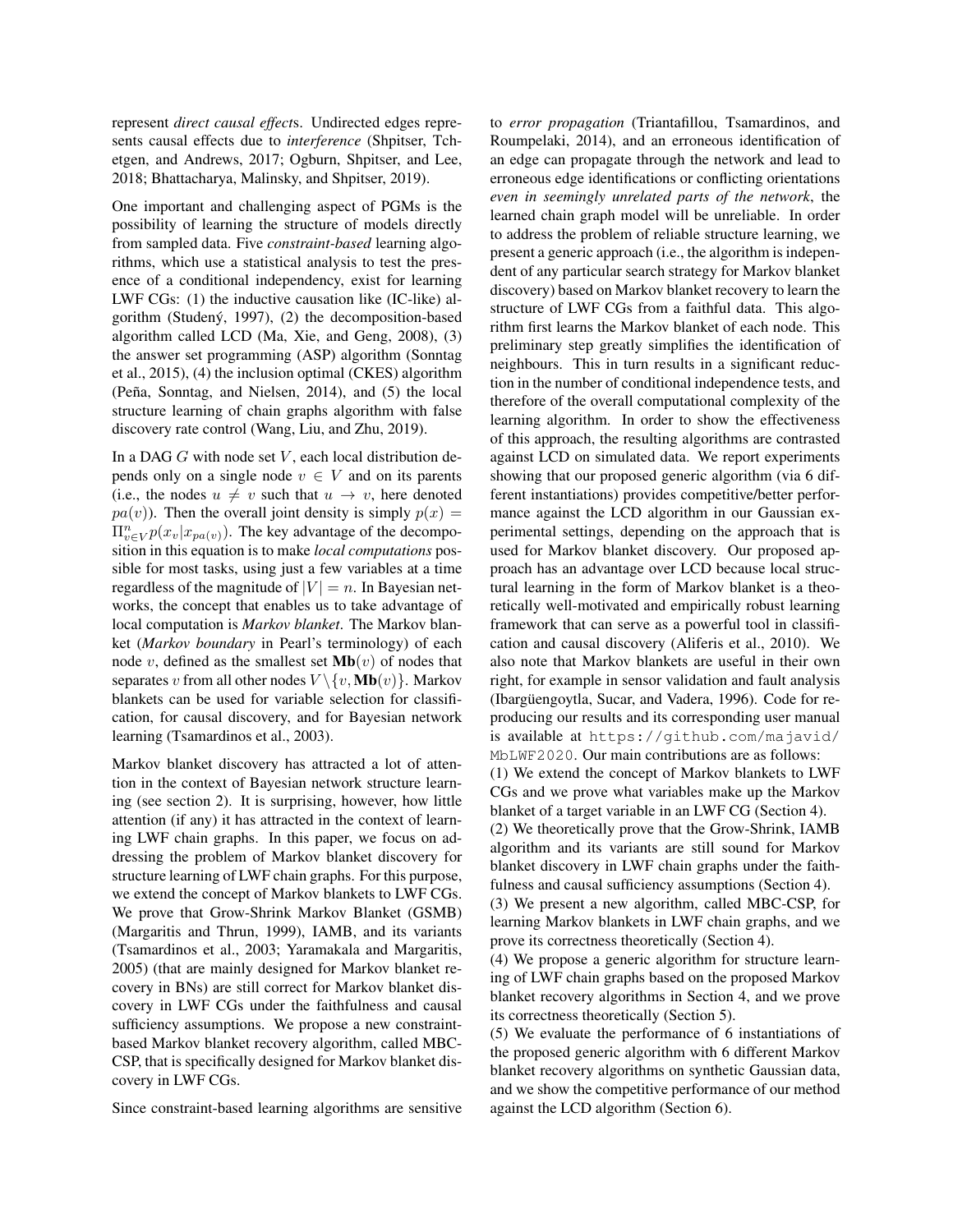# 2 RELATED WORK

Markov Blanket Recovery for Bayesian Networks with Causal Sufficiency Assumption. Margaritis and Thrun (1999) presented the first provably correct algorithm, called Grow-Shrink Markov Blanket (GSMB), that discovers the Markov blanket of a variable from a faithful data under the causal sufficiency assumption. Variants of GSMB were proposed to improve speed and reliability such as the Incremental Association Markov Blanket (IAMB) and its variants (Tsamardinos et al., 2003), Fast-IAMB (Yaramakala and Margaritis, 2005), and IAMB with false discovery rate control (IAMB-FDR) (Peña, 2008). Since in discrete data the sample size required for high-confidence statistical tests of conditional independence in GSMB and IAMB algorithms grows exponentially in the size of the Markov blanket, several sample-efficient algorithms e.g., HITON-MB (Aliferis et al., 2010) and MaxMin Markov Blanket (MMMB) (Tsamardinos et al., 2006) were proposed to overcome the data inefficiency of GSMB and IAMB algorithms. One can find alternative computational methods for Markov blanket discovery that were developed in the past two decades in (Peña, 2007; Liu and Liu, 2016; Ling et al., 2019), among others.

Markov Blanket Recovery without Causal Sufficiency Assumption. Gao and Ji (Gao and Ji, 2016) proposed the latent Markov blanket learning with constrained structure EM algorithm (LMB-CSEM) to discover the Markov blankets in the presence of unmeasured confounders. However, LMB-CSEM was proposed to find the Markov blankets in a DAG and provides no theoretical guarantees for finding all possible unmeasured confounders in the Markov blanket of the target variable. Recently, Yu et. al. (Yu et al., 2018) proposed a new algorithm, called M3B, to mine Markov blankets in the presence of unmeasured confounders.

In this paper, we extend the concept of Markov blankets to LWF CGs, which is different from Markov blankets defined in DAGs under the causal sufficiency assumption and also is different from Markov blankets defined in maximal ancestral graphs without assuming causal sufficiency. So, we need new algorithms that are specifically designed for Markov blanket discovery in LWF CGs.

### 3 DEFINITIONS AND CONCEPTS

A *route*  $\omega$  in G is a sequence of nodes (vertices)  $v_1, v_2, \ldots, v_n, n \geq 1$ , such that  $\{v_i, v_{i+1}\}\$ is an edge in G for every  $1 \leq i < n$ . A *section* of a route is a maximal (w.r.t. set inclusion) non-empty set of nodes  $v_i \cdots v_j$  s.t. the route  $\omega$  contains the subroute  $v_i - \cdots - v_j$ . It is called a *collider section* if  $v_{i-1}$  →  $v_i$  – · · · −  $v_j$  ←  $v_{j+1}$  is a subroute in  $\omega$ . For any other configuration the section is a non-collider section. A *path* is a route containing only distinct nodes. A *partially directed path* from  $v_1$ to  $v_n$  in a graph G is a sequence of n distinct vertices  $v_1, v_2, \ldots, v_n (n \geq 2)$ , such that

(a)  $\forall i (1 \leq i \leq n)$  either  $v_i - v_{i+1}$  or  $v_i \rightarrow v_{i+1}$ , and (b)  $\exists j (1 \leq j \leq n)$  such that  $v_j \rightarrow v_{j+1}$ .

A partially directed path with  $n \geq 3$  and  $v_n \equiv v_1$  is called a *partially directed cycle*. If there is a partially directed path from  $a$  to  $b$  but not  $b$  to  $a$ , we say that  $a$  is an *ancestor* of b. The set of ancestors of b is denoted by  $an(b)$ , and we generalize the definition to a set of nodes in the obvious way. Formally, we define the set of parents, children, neighbors, and spouses of a variable (node) in an LWF CG  $G = (V, E)$  as follows, respectively:  $pa(v) = \{u \in V | u \rightarrow v \in E\}, ch(v) =$  ${u \in V | v \to u \in E}, \text{ne}(v) = {u \in V | v - u \in E},$  $sp(v) = \{u \in V | \exists w \in V \text{ s.t. } u \to w \leftarrow v \text{ in } G \}.$  The boundary  $bd(A)$  of a subset A of vertices is the set of vertices in  $V \setminus A$  that are parents or neighbors to vertices in A. The closure of A is  $cl(A) = bd(A) \cup A$ . If  $bd(a) \subseteq A$ , for all  $a \in A$  we say that A is an *ancestral set*. The smallest ancestral set containing A is denoted by  $An(A)$ .

An *LWF CG* is a graph in which there are no partially directed cycles. The chain components  $T$  of a CG are the connected components of the undirected graph obtained by removing all directed edges from the CG. A *minimal complex* (or simply a complex) in a CG is an induced subgraph of the form  $a \to v_1 - \cdots - v_r \leftarrow b$ . We say that a is a *complex-spouse* of b and vice versa, and that  $csp(a) = \{b \in V | \exists$  a minimal complex of form  $a \rightarrow$  $x - \cdots - y \leftarrow b$ . The *skeleton* of an LWF CG G is obtained from  $G$  by changing all directed edges of  $G$  into undirected edges. For a CG G we define its *moral graph*  $G<sup>m</sup>$  as the undirected graph with the same vertex set but with  $\alpha$  and  $\beta$  adjacent in  $G^m$  if and only if either  $\alpha \rightarrow \beta$ ,  $\beta \to \alpha$ ,  $\alpha - \beta$ , or if  $\alpha \in csp(\beta)$ .

*Global Markov property for LWF CGs:* For any triple  $(A, B, S)$  of disjoint subsets of V such that S separates A from B in  $(G_{An(A\cup B\cup S)})^m$ , the moral graph of the smallest ancestral set containing  $A \cup B \cup S$ , indicated as A⊥⊥cB|S (read: S c*-separates* A from B in the CG G), we have  $A\Box_p B|S$ , i.e., A is independent of B given S. In words, if S  $c$ -separates A from B in the CG  $G$ , then  $A$  and  $B$  are independent given  $S$ . An equivalent path-wise c-separation criterion, which generalizes the d-separation criterion for DAGs, was introduced in (Studený, 1998). A route  $\omega$  is *active* with respect to a set  $S \subseteq V$  if (i) every collider section of  $\omega$  contains a node of S or  $an(S)$ , and (ii) every node in a non-collider section on the route is not in S. A route which is not active with respect to S is *intercepted* (blocked) by S. If G is an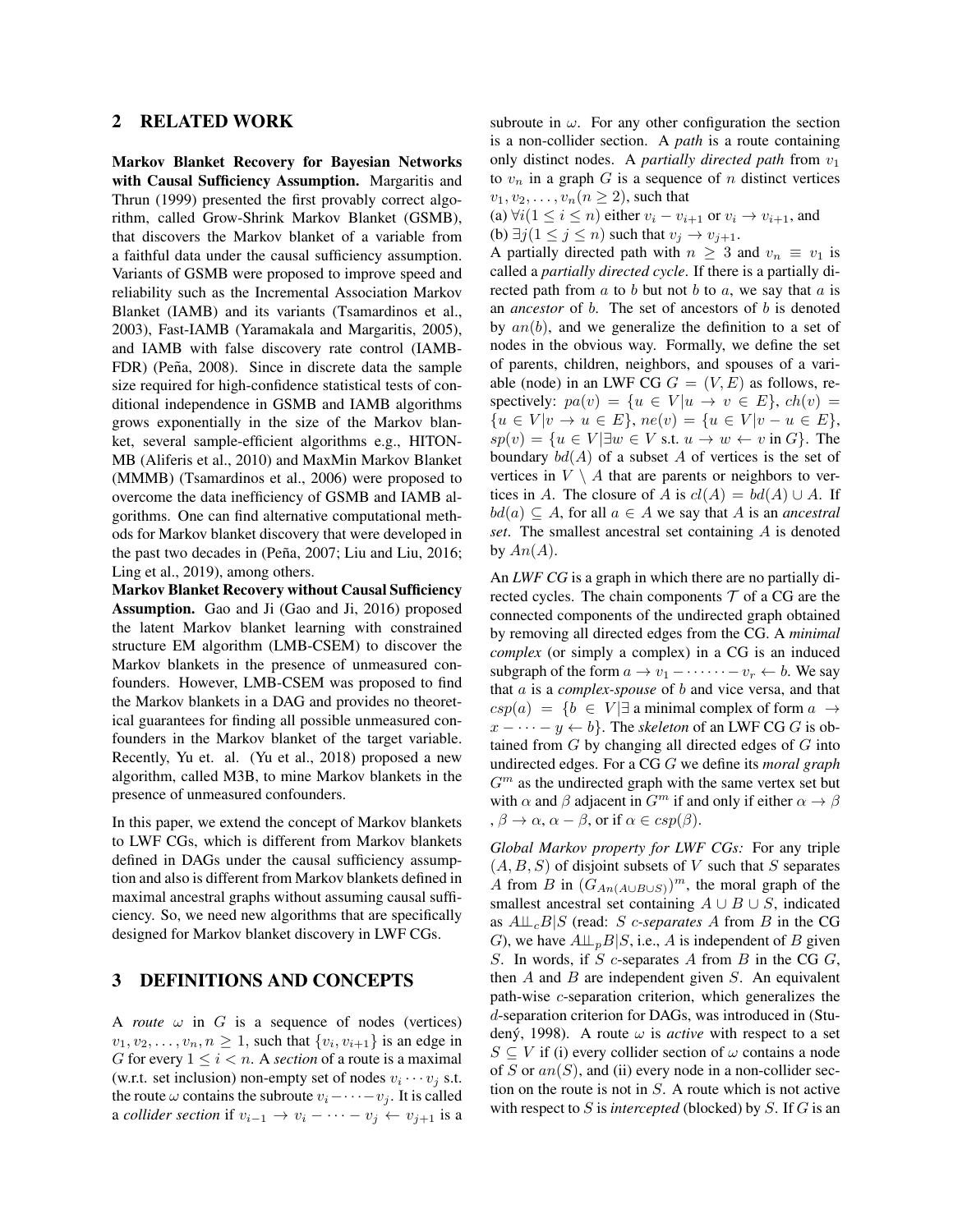LWF CG then  $X$  and  $Y$  are c-separated given  $S$  iff there exists no active route between  $X$  and  $Y$ . We say that two LWF CGs are *Markov equivalent* if they induce the same conditional independence restrictions. Two chain graphs are Markov equivalent if and only if they have the same skeletons and the same minimal complexes (Frydenberg, 1990). Every class of Markov equivalent CGs has a unique CG, called the *largest CG*, with the greatest number of undirected edges (Frydenberg, 1990).

The *Markov condition* is said to hold for a DAG  $G =$  $(V, E)$  and a probability distribution  $P(V)$  if every variable  $T$  is statistically independent of its graphical nondescendants (the set of vertices for which there is no directed path from  $T$ ) conditional on its graphical parents in P. Pairs  $\langle G, P \rangle$  that satisfy the Markov condition satisfy the following implication:  $\forall X, Y \in V, \forall Z \subseteq$  $V \setminus \{X, Y\} : (X \perp \!\!\! \perp_d Y | Z \implies X \perp \!\!\! \perp_p Y | Z)$ . The *faithfulness condition* states that the only conditional independencies to hold are those specified by the Markov condition, formally:  $\forall X, Y \in V, \forall Z \subseteq V \setminus \{X, Y\}$ :  $(X\mathcal{L}_d Y | Z \Longrightarrow X\mathcal{L}_n Y | Z).$ 

Let a Bayesian network  $G = (V, E, P)$  be given. Then, V is a set of random variables,  $(V, E)$  is a DAG, and P is a joint probability distribution over V. Let  $T \in V$ . Then the *Markov blanket*  $\textbf{Mb}(T)$  consists of the T's parents, children and spouses (sharing common children with T). Formally,  $\textbf{Mb}(T) = pa(T) \cup ch(T) \cup sp(T)$ .

# 4 MARKOV BLANKET DISCOVERY IN LWF CHAIN GRAPHS

Let  $G = (V, E, P)$  be an LWF CG model. Then, V is a set of random variables,  $(V, E)$  is an LWF chain graph, and  $P$  is a joint probability distribution over  $V$ . Let  $T \in V$ . Then the *Markov blanket* **Mb** $(T)$  is the set of all parents of  $T$ , children of  $T$ , neighbors of  $T$ , and complex-spouses of T. Formally,  $Mb(T) = bd(T) \cup$  $ch(T) \cup csp(T)$ . We first show that the Markov blanket of the target variable  $T$  in an LWF CG probabilistically shields T from the rest of the variables. Under the faithfulness assumption, the Markov blanket is the smallest set with this property. Then, we propose a novel algorithm, called MBC-CSP, that is specifically designed for Markov blanket discovery in LWF CGs. In addition, we prove that GSMB, IAMB and its variants, and MBC-CSP are sound for Markov blanket discovery in LWF CGs under the faithfulness and causal sufficiency assumptions.

**Theorem 1.** Let  $G = (V, E, P)$  be an LWF chain graph *model. Then,*  $T \perp\!\!\!\perp_p V \setminus \{T, Mb(T)\} |Mb(T)$ .

*Proof.* It is enough to show that for any  $A \in V \setminus$  ${T, \textbf{Mb}(T)}, T\mathcal{L}_cA|\textbf{Mb}(T)$ . For this purpose, we prove that any route between  $A$  and  $T$  in  $G$  is blocked by



Figure 2: The LWF CG G. The Markov blanket of the target node T is  $\textbf{Mb}(T) = \{C, F, G, H, K, L\}.$ 

**Mb**(T). In the following cases ( $A \rightarrow B$ , where means  $A - B$  or  $A \rightarrow B$  and  $A$ \*\* $B$  means  $A - B$ ,  $A \rightarrow B$ , or  $A \leftarrow B$ ), we assume without loss of generality that T cannot appear between A and B. (If  $T$  appears between  $A$  and  $B$ , the argument for the appropriate case can be applied inductively.)

(1) The route  $\omega$  between A and T is of the form  $A$ \* \* · · · \* \*  $B \to T$ . Clearly, B blocks the route  $\omega$ .

(2) The route  $\omega$  between A and T is of the form  $A$ \*\* · · · \* \*  $B - T$ . Clearly, B blocks the route  $\omega$ .

(3) The route  $\omega$  between A and T is of the form  $A$ <sup>\*</sup>\* $\cdots$  \*\* $C$ \*\* $B \leftarrow T$ . We have the following subcases:

*(3i)* The route  $\omega$  between A and T is of the form  $A$ <sup>\*</sup>\* · · · \* \*  $C \leftarrow B \leftarrow T$ . Clearly, B blocks the route  $\omega$ . *(3ii)* The route  $\omega$  between A and T is of the form  $A$ <sup>\*</sup>\* $\cdots$  \*\* $C - B \leftarrow T$ . If B is *not* a node on a collider section of  $\omega$ , B blocks the route  $\omega$ . However, If B is a node on a collider section of  $\omega$ , there are nodes D and  $E \neq A, T$  s.t. the route  $\omega$  has the form of  $A$ \*\*··\*\* $E \to D$  –··· –  $C - B \leftarrow T$ .  $E \in csp(T)$ blocks the route  $\omega$ .

*(3iii)* The route  $\omega$  between A and T is of the form  $A$ <sup>\*</sup>\* · · · \* \*  $C \to B \leftarrow T$ .  $C \in sp(T)$  blocks the route ω.

From the global Markov property it follows that every  $c$ -separation relation in  $G$  implies conditional independence in every joint probability distribution  $P$  that satisfies the global Markov property for  $G$ . Thus, we have  $T\perp\!\!\!\perp_p V \setminus \{T, \textbf{Mb}(T)\}|\textbf{Mb}(T).$  $\Box$ 

Example 1. *Suppose* G *is the LWF CG in Figure* 2).  $Mb(T) = \{C, F, G, H, K, L\}$ **, because**  $pa(T) =$  $\{C, G\}, ch(T) = \{K\}, ne(T) = \{F\}, csp(T) =$ {L, H}*. Note that if only* T*'s adjacents are instantiated, then* T *is not* c*-separated from* L *and* H *in* G*.*

#### 4.1 The MBC-CSP Algorithm for Markov Blanket Discovery in LWF CGs

The MBC-CSP algorithm is structurally similar to the standard Markov blanket discovery algorithms and follows the same two-phase *grow-shrink* structure as shown in the Figure 1. An estimate of the  $Mb(T)$  is kept in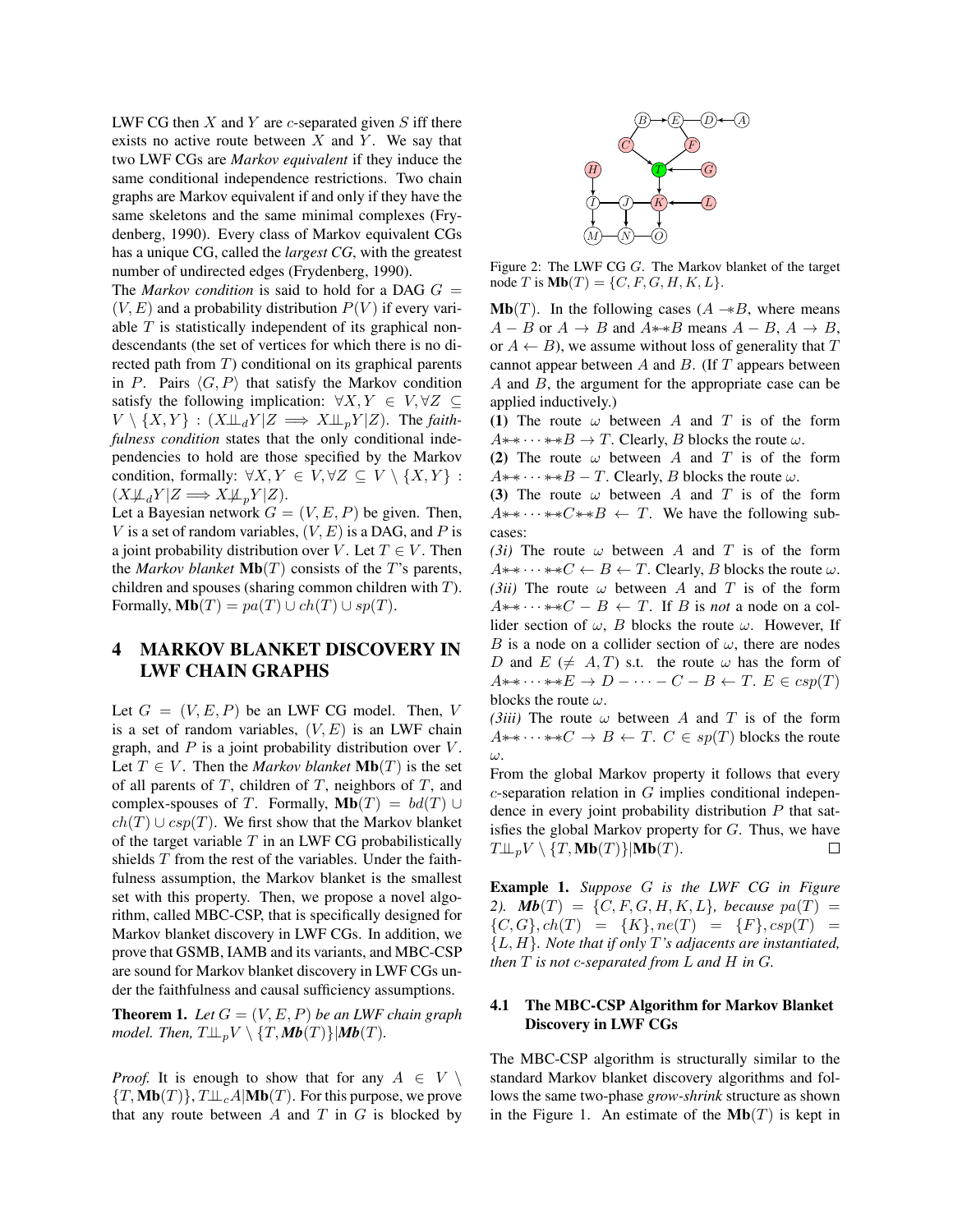the set *CMB*. In the grow phase all variables that belong in Mb(T) and possibly more (*false positives*) enter *CMB* while in the shrink phase the false positives are identified and removed so that  $CMB = Mb(T)$  in the end. In the grow phase, MBC-CSP first recovers  $adj(T) := pa(T) \cup ch(T) \cup ne(T)$ , i.e., the variables adjacent to  $T$ . This step is similar to AdjV algorithm in (Yu et al., 2018). Then it discovers complex-spouses of T denoting by  $csp(T)$ . In the shrink phase, MBC-CSP removes one-by-one the elements of *CMB* that do not belong to the  $Mb(T)$  by testing whether a feature X from *CMB* is independent of T given the remaining *CMB*.

**MBC-CSP Description:** In Algorithm 1,  $adj(T)$  stores the variables adjacent to  $T$ ,  $S$  is the conditioning set,  $cor(V_i, T)$  denotes the value of the correlation between  $V_i$  and T,  $\#adj(T)$  is the number of variables in  $adj(T)$ , and **Sepset** $(T, V_i)$  means the separation set for  $V_i$  with respect to  $T$ , i.e., the conditioning set that makes  $T$ and  $V_i$  conditionally independent. From line 1 to 8 of Algorithm 1, MBC-CSP removes the variables that are marginally independent of  $T$  and then sorts the remain-  $14$ ing variables in an ascending order of their correlations with T. The obtained  $adj(T)$  at the end of line 8 may include some false positives. In order to remove false positives from  $adj(T)$ , we select the variable with the smallest correlation with  $T$ , because a variable with a weak correlation with  $T$  may have a higher probability to be removed from  $adj(T)$  as a false positive than a variable with a strong correlation with  $T$ . In this way we speed up the procedure of false positives removal. This procedure begins with a conditioning set of size 1 and then increases the size of the conditioning set one-by-one iteratively until its size is bigger than the size of the current set  $adj(T)$ . At each iteration, if a variable is found to be independent of  $T$ , the variable is removed from the current  $adj(T)$  (line 9 to 19 of Algorithm 1). Now, we need to add the complex-spouses of  $T$  to the obtained set at the end of line 19. For this purpose, lines 21-29 find the set of  $csp(T)$  by checking the following conditions for each  $V_i \in V \setminus \{adj(T), T\}$ :  $T \perp \!\!\! \perp V_i$  **|Sepset** $(T, V_i)$ and  $T \nightharpoonup L$   $V_i | (\text{Sepset}(T, V_i)) \cup \{V_i\})$ . According to the global Markov property for LWF CGs, these two conditions together guarantee that  $V_j \in csp(T)$ . At the end of line 30, we obtain a candidate set for the Markov blanket of  $T$  that may contain some false positives. The phase  $2$ of Algorithm 1 i.e., lines 35-44, uses the same idea of the shrinking phase of Markov blanket discovery algorithm IAMB (Tsamardinos et al., 2003) for the output of phase 1 to reduce the number of false positives in the output of the algorithm. For this purpose, we remove one-by-one the variables that do not belong to the  $Mb(T)$  by testing whether a variable Y from *CMB* is independent of T given the remaining variables in *CMB*.

Theorem 2. *Given the Markov assumption, the faithful-*

Algorithm 1: MBC-CSP: An algorithm for Markov blanket discovery in LWF CGs

```
Input: a data set with variable set V, target variable T, and
           significance level \alpha.
   Output: Mb(T).
    /* Phase 1: Grow (Forward) */
    /* step 1: adj(T) := pa(T) \cup ch(T) \cup ne(T), the
        set of variables adjacent to T.
 1 for (V_i \in V \setminus \{T\}) do
 2 p_{V_i} = pvalue(T \perp \!\!\!\perp V_i | \varnothing);<br>3 if (p_{V_i} > \alpha) then
        if (p_{V_i} > \alpha) then
 4 | Sepset(T, V_i) = \varnothing; /* T is marginally
                 independent of V_i. */
        else
           Add V_i to adj(T);
       end
 8 end
 9 Sort adj(T) in increasing value of cor(V_i, T);
10 Set k = 1, \#adj = |adj(T)|;
11 while (k \leq \text{\#}adj) do
12 for (V_i \in adj(T)) do
\text{if } (\exists S \subseteq adj(T) \setminus \{V_j\} \text{ s.t. } T \perp \!\!\! \perp V_j | S \text{ and } |S| = k)then
                 adj(T) = adj(T) \setminus V_j;15 | | Sepset(T, V_j) = S;end
17 end
18 | k = k + 1, \# adj = |adj(T)|;19 end
20 // step 2: csp(T), complex-spouses of T.
21 for V_i \in adj(T) do
22 for V_i \in V \setminus \{adj(T), T\} do
23 | pval<sub>1</sub> = pvalue(T \perp \!\!\! \perp V_i | Sepset(T, V_i));
24 | pval<sub>2</sub> = pvalue(T \perp \!\!\!\perp V_j |(Sepset(T, V_j)) \cup {V<sub>i</sub>});
25 if pval_1 > \alpha and pval_2 < \alpha then
26 \Box Add V_j to csp(T);
27 end
28 end
29 end
30 CMB = adj(T) \cup csp(T);/* Phase 2: Shrink (Backward) */
31 continue = TRUE;
32 if (|CMB| = 0) then
33 continue = FALSE;
34 end
35 while (continue) do
36 \mid P_Y = pvalue(T \perp \perp Y | CMB \setminus \{Y\});Y ∈CMB
37 \mid p.val.max = \max_{Y \in CMB} P_Y;Candidas = {Y \in CMB | P_Y = p.val.max};if (p.val.max > \alpha) then
             \forall * \text{ i.e., } T \perp \!\!\! \perp Y | CMB \setminus \{Y\} * \angleCMB = CMB \setminus Candidate[1];/* Candidas[1] means the first
                 element of Candidas. */
        else
42 continue = FALSE;
       end
44 end
45 return CMB;
```
*ness assumption, a graphical model represented by an LWF CG, and i.i.d. sampling, in the large sample limit,*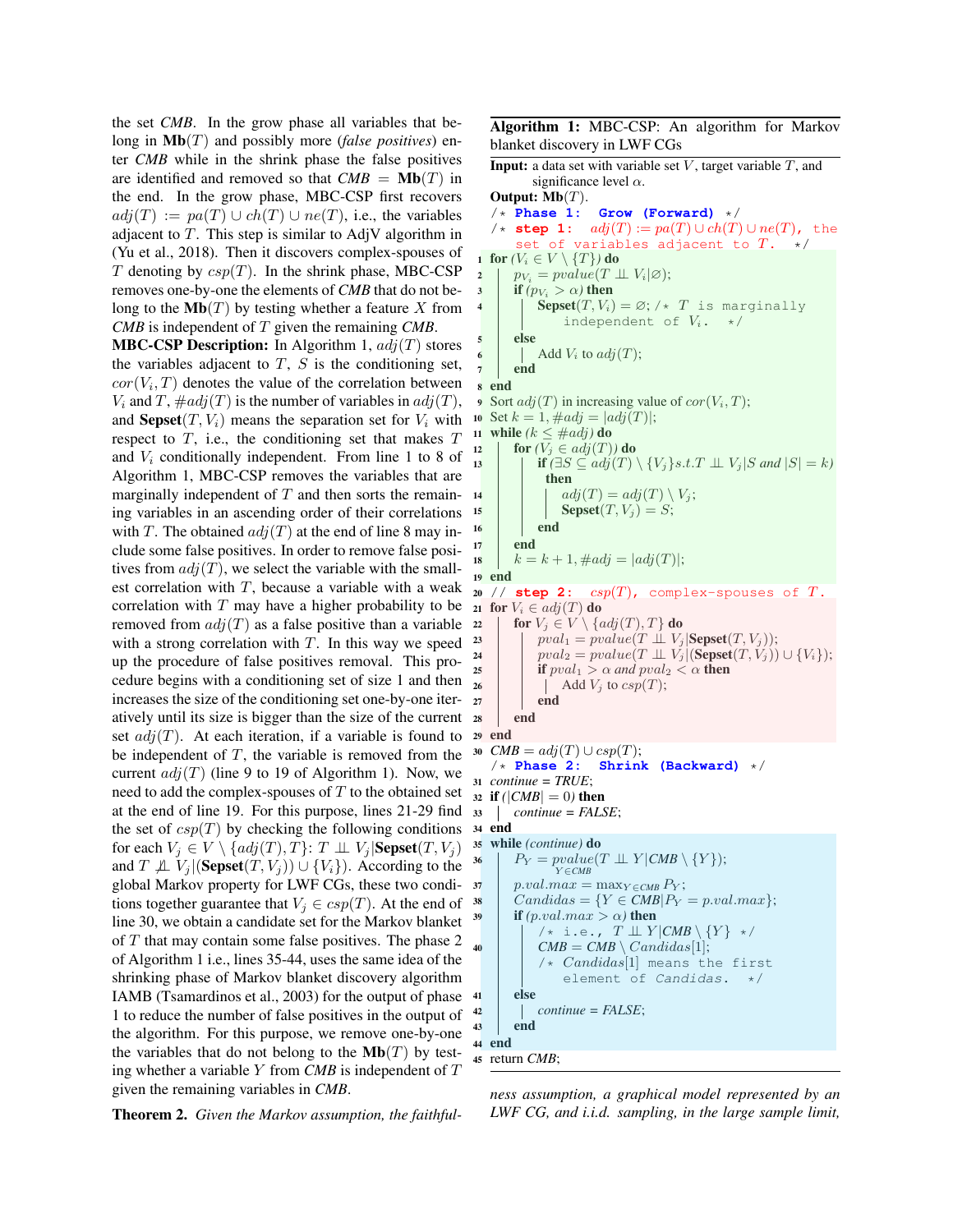*the Markov blanket recovery algorithms GS (Margaritis and Thrun, 1999), IAMB (Tsamardinos et al., 2003), MMBC-CSP (Algorithm 1), fastIAMB (Yaramakala and Margaritis, 2005), Interleaved Incremental Association (interIAMB) (Tsamardinos et al., 2003), and fdrIAMB (Peña, 2008) correctly identify all Markov blankets for each variable. (Note that* Causal Sufficiency *is assumed i.e., all causes of more than one variable are observed.)*

*Sketch of proof.* If a variable belongs to  $Mb(T)$ , then it will be admitted in the first step (Grow phase) at some point, since it will be dependent on  $T$  given the candidate set of  $Mb(T)$ . This holds because of the faithfulness and because the set  $Mb(T)$  is the minimal set with that property. If  $X \notin Mb(T)$ , then conditioned on  $Mb(T) \setminus \{X\}$ , it will be independent of T and thus will be removed from the candidate set of  $Mb(T)$  in the second phase (Shrink phase) because the Markov condition entails that independencies in the distribution are represented in the graph. Since the faithfulness condition entails dependencies in the distribution from the graph, we never remove any variable  $X$  from the candidate set of  $M\mathbf{b}(T)$  if  $X \in \mathbf{Mb}(T)$ . Using this argument inductively we will end up with the  $Mb(T)$ .  $\Box$ 

# 5 LEARNING LWF CGs VIA MARKOV BLANKETS

Any sound algorithm for learning Markov blankets of LWF CGs can be employed and extended to a full LWF CG learning algorithm, as originally suggested in (Margaritis and Thrun, 1999) for Grow-Shrink Markov blanket algorithm (for Bayesian networks). Thanks to the proposed Markov blanket discovery algorithms listed in Theorem 2, we can now present a generic algorithm for learning LWF CGs. Algorithm 2 lists pseudocode for the three main phases of this approach.

Phase 1: Learning Markov blankets: This phase consists of learning the Markov blanket of each variable with feature selection to reduce the number of candidate structures early on. Any algorithm in Theorem 2 can be plugged in Step 1. Once all Markov blankets have been learned, they are checked for consistency (Step 2) using their symmetry; by definition  $X_i \in \textbf{Mb}(X_j) \leftrightarrow X_j \in$  $Mb(X<sub>i</sub>)$ . Asymmetries are corrected by treating them as false positives and removing those variables from each others Markov blankets. At the end of this phase, separator sets of X and Y set to the smallest of  $M\mathbf{b}(X)$  and **Mb**(Y) if  $X \notin M\mathbf{b}(Y)$  and  $Y \notin M\mathbf{b}(X)$ .

Phase 2: Skeleton Recovery: First, we construct the moral graph of the LWF CG  $G$  that is an undirected graph in which each node of the original  $G$  is now connected to its Markov blanket (line 4 of Algorithm 2). Lines Algorithm 2: MbLWF: An algorithm for learning LWF CGs via Markov blanket discovery

```
Input: a set V of nodes and a probability distribution pfaithful to an unknown LWF chain graph G = (V, E).
Output: The pattern of G.
```

```
/* Phase 1: Learning Markov blankets */
```
- 1 For each variable  $X_i \in V$ , learn its Markov blanket **Mb** $(X_i)$ ;
- <sup>2</sup> Check whether the Markov blankets are symmetric, e.g.,  $X_i \in M\mathbf{b}(X_j) \leftrightarrow X_j \in M\mathbf{b}(X_i)$ . Assume that nodes for whom symmetry does not hold are false positives and drop them from each other's Markov blankets;
- 3 Set Sepset $(X_i, X_j)$  = Sepset $(X_j, X_i)$  to the smallest of **Mb**( $X_i$ ) and **Mb**( $X_j$ ) if  $X_i \notin M\mathbf{b}(X_j)$  and  $X_j \notin M\mathbf{b}(X_i)$ ; /\* **Phase 2: Skeleton Recovery** \*/
- 4 Construct the undirected graph  $H = (V, E)$ , where

$$
E = \{ X_i - X_j | X_j \in \mathbf{Mb}(X_i) \text{ and } X_i \in \mathbf{Mb}(X_j) \};
$$
  
**for**  $i \leftarrow 0$  **to**  $|V_H| - 2$  **do**

```
6 while possible do
```

```
7 \mid Select any ordered pair of nodes u and v in H such
            that u \in ad_H(v) and |ad_H(u) \setminus v| \geq i;
           /* ad_H(x) := \{y \in V | x - y \in E\} */
           if there exists S \subseteq (ad_H(u) \setminus v) s.t. |S| = i and
            u \perp v \mid S (i.e., u is independent of v given S in the
            probability distribution p) then
 9 | | Set S_{uv} = S_{vu} = S;10 | Remove the edge u - v from H;
11 end
12 end
13 end
   /* Phase 3: Complex Recovery (Ma, Xie,
       and Geng,
```

```
14 Initialize H^* = H;
```

```
15 for each non-adjacent vertex pair \{u, v\} in H do
```

```
16 \int for each u - w in H^* do
17 if u \mathcal{L}_p v|(S_{uv} \cup \{w\}) then
18 | | Orient u - w as u \to w in H^*;
           end
       end
21 end
```

```
22 Take the pattern of H^*;
```
5-13 learn the *skeleton* of the LWF CG by removing the spurious edges. In fact, we remove the added undirected edge(s) between each variable  $T$  and its complexspouses due to the fact that  $csp(T) \subseteq \textbf{Mb}(T)$ . Separation sets are updated correspondingly.

Phase 3: Complex Recovery: We use an approach similar to the proposed algorithm by (Ma, Xie, and Geng, 2008) for complex recovery. To get the pattern of  $H^*$ in line 22, at each step, we consider a pair of candidate complex arrows  $u_1 \rightarrow w_1$  and  $u_2 \rightarrow w_2$  with  $u_1 \neq u_2$ , then we check whether there is an undirected path from  $w_1$  to  $w_2$  such that none of its intermediate vertices is adjacent to either  $u_1$  or  $u_2$ . If there exists such a path, then  $u_1 \rightarrow w_1$  and  $u_2 \rightarrow w_2$  are labeled (as complex arrows). We repeat this procedure until all possible candidate pairs are examined. The pattern is then obtained by removing directions of all unlabeled as complex arrows in  $H^*$  (Ma, Xie, and Geng, 2008). Note that one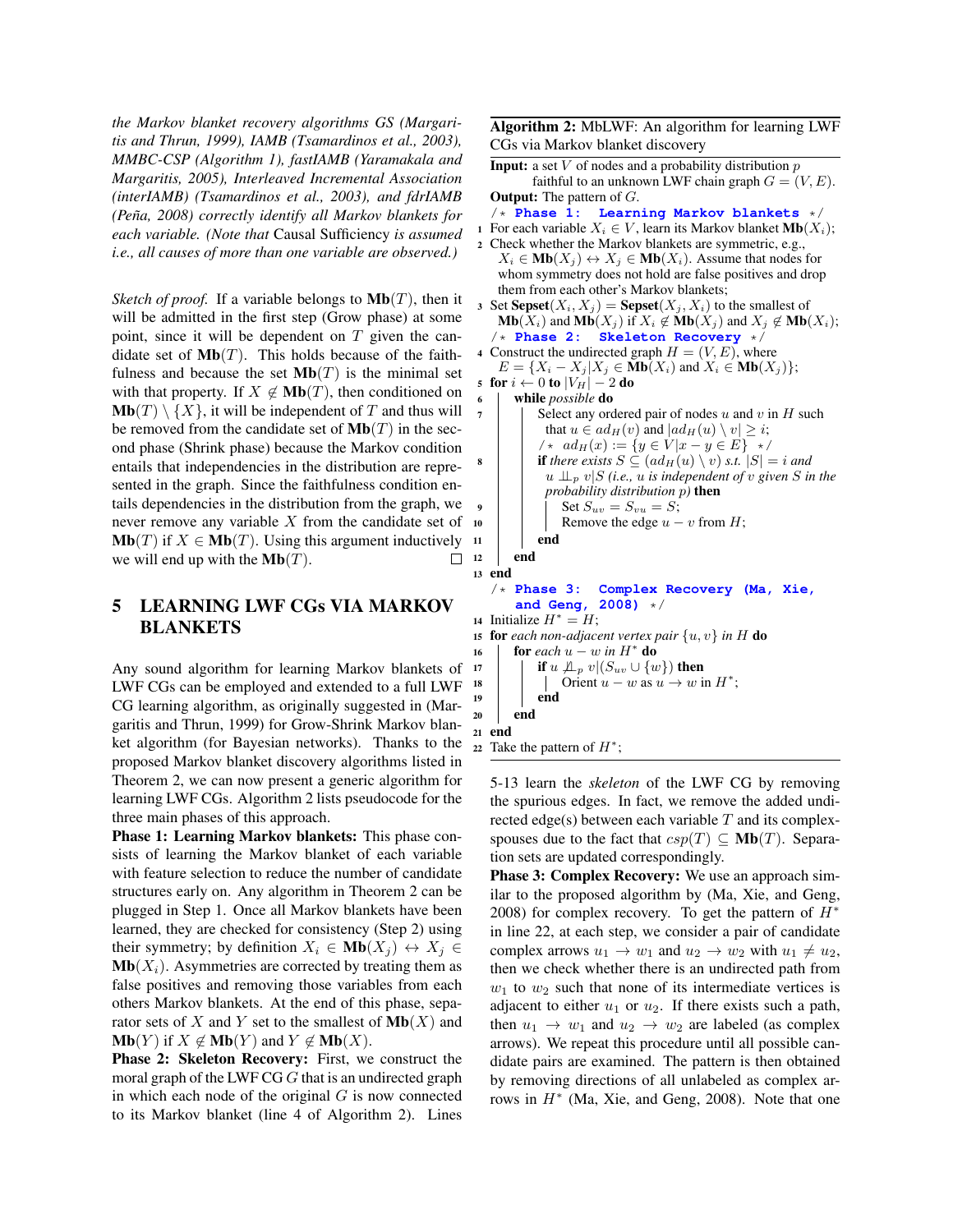can use three basic rules, namely the *transitivity rule*, the *necessity rule*, and the *double-cycle rule*, for changing the obtained pattern in the previous phase into the corresponding largest CG (see Studený (1997) for details).

Computational Complexity Analysis of Algorithm 2 Assume that the "learning Markov blankets" phase uses the grow-shrink (GSMB) approach and  $n = |V|$ ,  $m =$  $|E|$ , where  $G = (V, E)$  is the true LWF CG. Since the Markov blanket algorithm involves  $O(n)$  conditional independence (CI) tests, Phase 1 (learning Markov blankets) involves  $O(n^2)$  tests. If  $b = max_X |M b(X)|$ , the skeleton recovery (line 5-13) does  $O(nb2<sup>b</sup>)$  CI tests. In the worst case, i.e. when  $b = O(n)$  and  $m = O(n^2)$ i.e. the original graph is dense, the total complexity for these 2 phases becomes  $O(n^2 + nb2^b)$  or  $O(n^22^n)$ . Under the assumption that  $b$  is bounded by a constant (the sparseness assumption), the complexity of Phase 1 and 2 together is  $O(n^2)$  in the number of CI tests. As claimed in (Ma, Xie, and Geng, 2008), the total complexity of Phase 3 (complex recovery, lines 14-22) is  $O(mn)$  in the number of CI tests. The total number of CI tests for the entire algorithm is therefore  $O(n^2 + nb2^b + mn)$ . Under the assumption that  $b$  is bounded by a constant, this algorithm is  $O(n^2 + mn)$  in the number of CI tests.

### 6 Experimental Evaluation

We performed a large set of experiments on simulated data for contrasting: (1) our proposed Markov blanket discovery algorithm, MBC-CSP, against GS, IAMB, fastIAMB, interIAMB, and fdrIAMB for Markov blanket recovery only, due to their important role in causal discovery and classification; and (2) our proposed structure learning algorithms (GSLWF, IAMBLWF, interI-AMBLWF, fastIAMBLWF, fdrIAMBLWF, and MBCC-SPLWF) against the state-of-the-art algorithm LCD for LWF CG recovery. We implemented all algorithms in R by extending code from the bnlearn (Scutari, 2010) and pcalg (Kalisch et al., 2012) packages to LWF CGs. We run our algorithms and the LCD algorithm on randomly generated LWF CGs and we compare the results and report summary error measures.

**Experimental Settings:** Let  $N = 2$  or 3 denote the average degree of edges (including undirected, pointing out, and pointing in) for each vertex. We generated random LWF CGs with 30, 40, or 50 variables and  $N = 2$  or 3, as described in (Ma, Xie, and Geng, 2008) (see Appendix B for details). Then, we generated Gaussian distributions of size 200 and 2000 on the resulting LWF CGs via the rnorm.cg function from the LCD R package, respectively. For each sample, two different significance levels  $(\alpha = 0.05, 0.005)$  are used to perform the hypothesis tests. The *null hypothesis*  $H_0$  is "two variables u and v are conditionally independent given a set  $C$  of variables" and alternative  $H_1$  is that  $H_0$  may not hold. We then compare the results to access the influence of the significance testing level on the performance of our algorithms. Metrics for Evaluation: We evaluate the performance of the proposed algorithms in terms of the six measurements that are commonly used (Colombo and Maathuis, 2014; Tsamardinos et al., 2006) for constraint-based algorithms: (a) the true positive rate (TPR) (also known as recall), (b) the false positive rate (FPR), (c) the true discovery rate (TDR) (also known as precision), (d) accuracy (ACC) for the skeleton, (e) the Structural Hamming Distance (SHD), and (f) run-time. In principle, large values of TPR, TDR, and ACC, and small values of FPR and SHD indicate good performance.

#### 6.1 Results and their Implications

Our experimental results for LWF CGs with 50 variables are partially (only for a few configurations of parameters) shown in Figures 3 and 4. The other results are in the supplementary material document and at https:// arxiv.org/pdf/2006.00970.pdf. We did not test whether the faithfulness assumption holds for any of the networks, thus the results are indicative of the performance of the algorithms on arbitrary LWF CGs.

Some highlights for Markov blanket discovery: (1) As shown in our experimental results, our proposed Markov blanket discovery algorithm, MBC-CSP, is as good as or even (slightly) better than others in many settings. (2) As expected, the recall of all algorithms increases with an increase in sample size. Surprisingly, however, the other error measures worsen with an increase in sample size. A possible explanation could be that the correlation test is too aggressive and rejects variables that are in fact related in the ground truth model. (3) The significance level (p-value or  $\alpha$  parameter) has a notable impact on the performance of algorithms. Except for precision, the lower the significance level, the better the performance. (4) The fdrIAMB algorithm has the best precision, FPR, and ACC in small sample size settings, which is consistent with previously reported results (Peña, 2008). This comes at the expense, however, of much worse recall.

Some highlights for LWF CGs recovery: (1) As shown in our experimental results, our proposed Markov blanket based algorithm, MbLWF, is as good as or even (slightly) better than LCD in many settings. The reason is that both LCD and MbLWF algorithms take advantage of local computations that make them equally robust against the choice of learning parameters. (2) While our Markov blanket based algorithms have better precision and FPR, the LCD algorithm enjoys (slightly) better recall. The reason for this may be that the faithfulness assumption makes the LCD algorithm search for a CG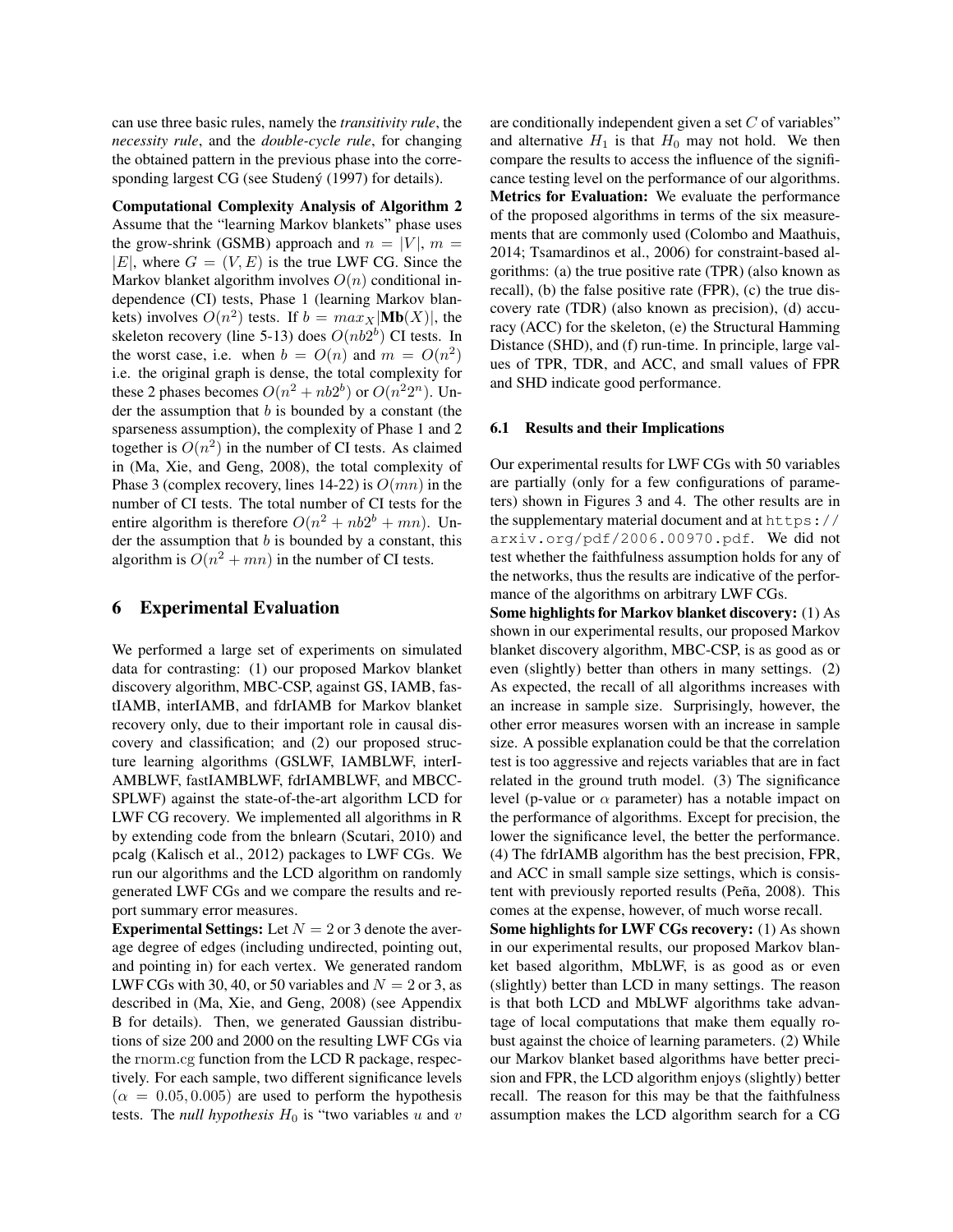

Figure 3: Performance of Markov blanket recovery algorithms for randomly generated Gaussian chain graph models: over 30 repetitions with 50 variables correspond to  $N = 3$ . The green line in a box indicates the mean of that group.



Figure 4: Performance of LCD and MbLWF algorithms for randomly generated Gaussian chain graph models: over 30 repetitions with 50 variables correspond to  $N = 3$ . The green line in a box indicates the mean of that group.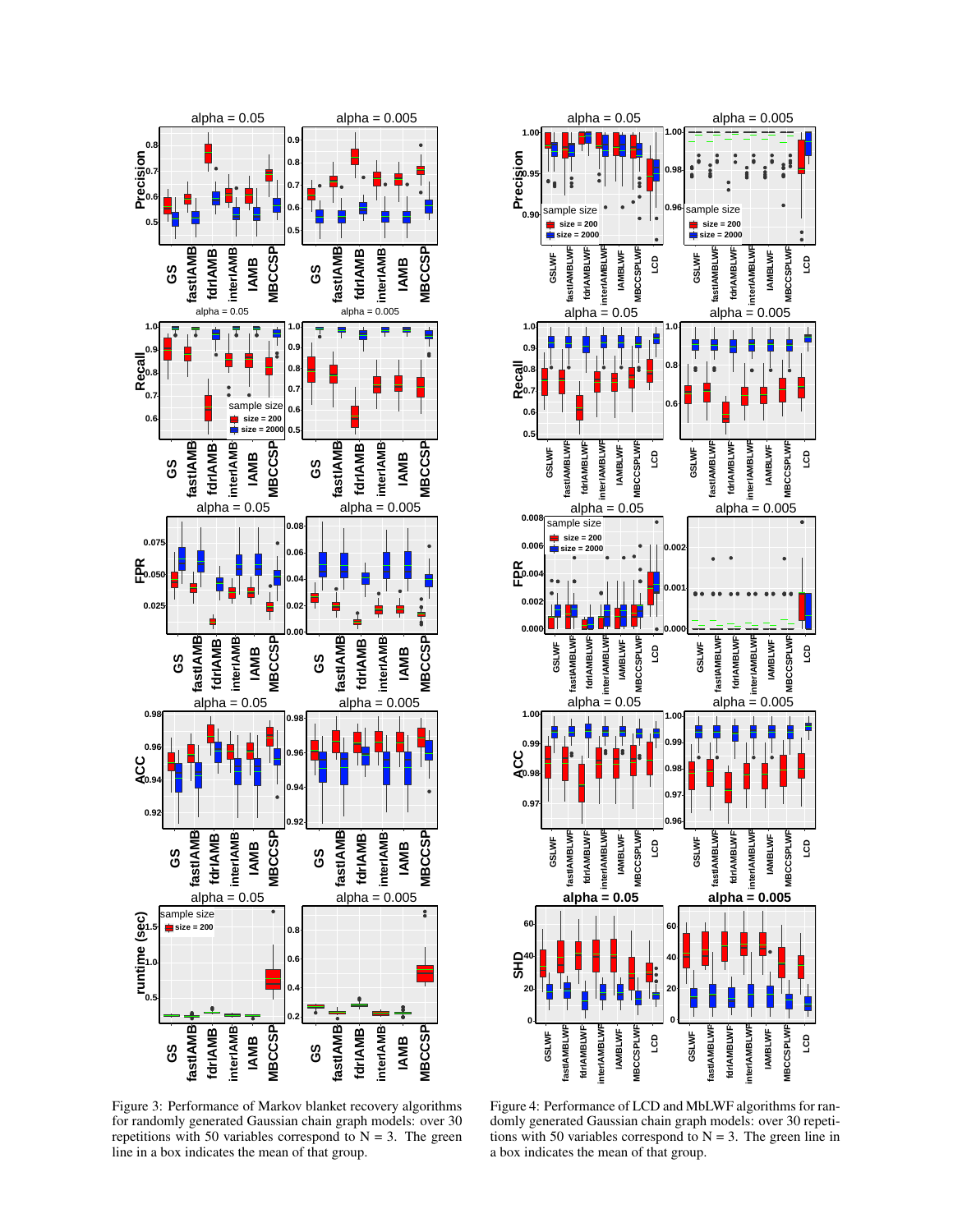that represents all the independencies that are detected in the sample set. However, such a CG may also represent many other independencies. Therefore, the LCD algorithm trades precision for recall. In other words, it seems that the faithfulness assumption makes the LCD algorithm overconfident and aggressive, whereas under this assumption MbLWF algorithms are more cautious, conservative, and more importantly more precise than the LCD algorithm. (3) Except for the fdrIAMB algorithm in small sample size, there is no meaningful difference among the performance of algorithms based on ACC. (4) The best SHD belongs to MBC-CSPLWF and LCD in small sample size settings, and to MBC-CSPLWF, fdrIAMB, and LCD in large sample size settings. (5) Constraint-based learning algorithms always have been criticized for their relatively high structuralerror rate (Triantafillou, Tsamardinos, and Roumpelaki, 2014). However, as shown in our experimental results, the proposed Markov blanket based approach is, overall, as good as or even better than the state-of the-art algorithm, i.e., LCD. One of the most important implications of this work is that there is much room for improvement to the constraint-based algorithms in general and Markov blanket based learning algorithms in particular, and hopefully this work will inspire other researchers to address this important class of algorithms. (6) Markov blankets of different variables can be learned independently from each other, and later merged and reconciled to produce a coherent LWF CG. This allows the parallel implementations for scaling up the task of learning chain graphs from data containing more than hundreds of variables, which is crucial for big data analysis tools. In fact, our proposed structure learning algorithms can be parallelized following (Scutari, 2017); see the GitHub link for a detailed example.

With the use of our generic algorithm (Algorithm 2), the problem of structure learning is reduced to finding an efficient algorithm for Markov blanket discovery in LWF CGs. This greatly simplifies the structure-learning task and makes a wide range of inference/learning problems computationally tractable because they exploit locality. In fact, due to the causal interpretation of LWF CGs (Richardson and Spirtes, 2002; Bhattacharya, Malinsky, and Shpitser, 2019), discovery of Markov blankets in LWF CGs is significant because it can play an important role for estimating causal effects under unit dependence induced by a network represented by a CG model, when there is uncertainty about the network structure.

#### DISCUSSION AND CONCLUSION

An important novelty of local methods in general and Markov blanket recovery algorithms in particular for structure learning is circumventing non-uniform graph connectivity. A chain graph may be non-uniformly dense/sparse. In a global learning framework, if a region is particularly dense, that region cannot be discovered quickly and many errors will result when learning with a small sample. These errors propagate to remote regions in the chain graph including those that are learnable accurately and fast with local methods. In contrast, local methods such as Markov blanket discovery algorithms are fast and accurate in the less dense regions. In addition, when the dataset has tens or hundreds of thousands of variables, applying global discovery algorithms that learn the full chain graph becomes impractical. In those cases, Markov blanket based approaches that take advantage of local computations can be used for learning full LWF CGs. For this purpose, we extended the concept of Markov blankets to LWF CGs and we proposed a new algorithm, called MBC-CSP, for Markov blanket discovery in LWF CGs. We proved that GSMB and IAMB and its variants are still sound for Markov blanket discovery in LWF CGs under the faithfulness and causal sufficiency assumptions. This, in turn, enabled us to extend these algorithms to a new family of global structure learning algorithms based on Markov blanket discovery. As we have shown for the MBC-CSP algorithm, having an effective strategy for Markov blanket recovery in LWF CGs improves the quality of the learned Markov blankets, and consequently the learned LWF CG. One interesting direction for future work is answering the following question: Can we relax the faithfulness assumption and develop a correct, scalable, and data efficient algorithm for learning Markov blankets in LWF CGs?

#### Acknowledgements

This work has been supported by AFRL and DARPA (FA8750-16-2-0042). This work is also partially supported by an ASPIRE grant from the Office of the Vice President for Research at the University of South Carolina. We appreciate the comments, suggestions, and questions from all anonymous UAI's reviewers and thank them for the careful reading of our paper.

### References

- Aliferis, C. F.; Statnikov, A.; Tsamardinos, I.; Mani, S.; and Koutsoukos, X. D. 2010. Local causal and Markov blanket induction for causal discovery and feature selection for classification part I: Algorithms and empirical evaluation. *J. Mach. Learn. Res.* 11:171–234.
- Bhattacharya, R.; Malinsky, D.; and Shpitser, I. 2019. Causal inference under interference and network uncertainty. In *Proceedings of the UAI 2019*.
- Colombo, D., and Maathuis, M. H. 2014. Order-